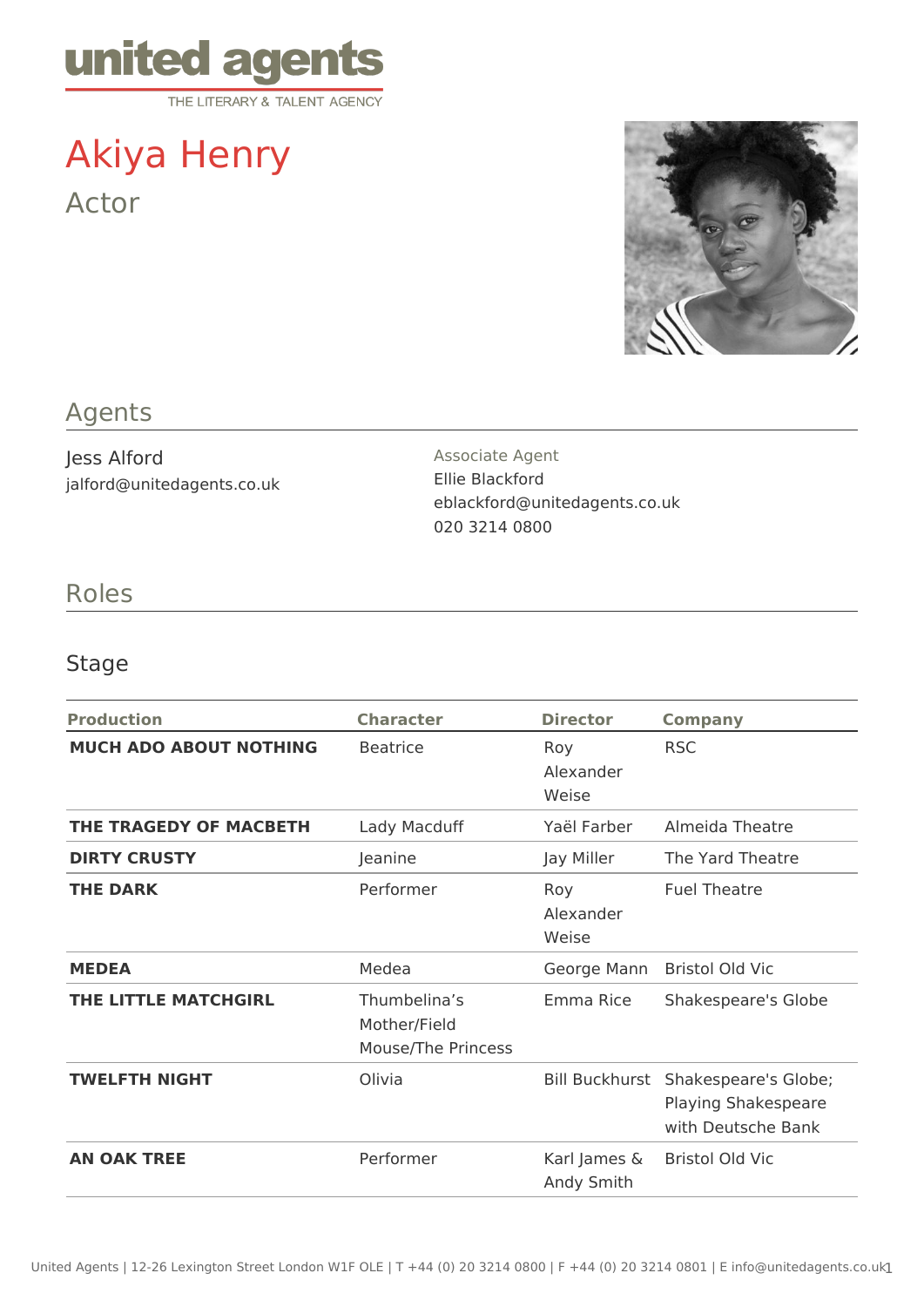| <b>Production</b>                                                           | <b>Character</b>    | <b>Director</b>            | <b>Company</b>                               |
|-----------------------------------------------------------------------------|---------------------|----------------------------|----------------------------------------------|
| <b>SENSE OF AN ENDING</b>                                                   | <b>Sister Alice</b> | Jonathan<br>O'Boyle        | Theatre 503                                  |
| <b>DEPOSIT</b>                                                              | Rachel              | Lisa Spirling              | <b>Hampstead Theatre</b>                     |
| THE NUTCRACKER AND THE<br><b>MOUSE KING</b>                                 | Marie               | Ellen<br>McDougall         | The Unicorn Theatre                          |
| <b>PERSEVERANCE DRIVE</b>                                                   | Joylene             | Madani Younis Bush Theatre |                                              |
| <b>TEN WOMEN</b>                                                            |                     | Bethan Dear                | Jackdaw at the Oval<br><b>House Theatre</b>  |
| <b>CAKE AND CONGO</b>                                                       | Amba                | Laura<br>McCluskey         | Theatre 503                                  |
| A MIDSUMMER NIGHT'S DREAM                                                   | Hermia              | <b>Tom Morris</b>          | <b>Bristol Old Vic</b>                       |
| <b>MOTTLED LINES</b>                                                        | Sparkle             | Henry Bell                 | Orange Tree Theatre                          |
| <b>SWALLOWS AND AMAZONS</b>                                                 | <b>Titty Walker</b> | <b>Tom Morris</b>          | Vaudeville Theatre &<br><b>UK Tour</b>       |
| THE COLORED MUSEUM                                                          |                     | Don<br>Warrington          | <b>Talawa Theatre</b><br>Company             |
| <b>THE BEGGAR'S OPERA</b>                                                   | <b>Suky Tawdry</b>  | Lucy Bailey                | Open Air Theatre,<br>Regent's Park           |
| <b>SWALLOWS AND AMAZONS</b>                                                 | <b>Titty Walker</b> | <b>Tom Morris</b>          | <b>Bristol Old Vic</b>                       |
| <b>MUCH ADO ABOUT</b><br><b>NOTHING/SHAKESPEARE IN A</b><br><b>SUITCASE</b> | Hero                | Roxanna<br>Silbert         | Royal Shakespeare<br>Company New York        |
| <b>HENRY V/SHAKESPEARE IN A</b><br><b>SUITCASE</b>                          | Chorus              | Roxanna<br>Silbert         | Royal Shakespeare<br>Company New York        |
| <b>HELLO DOLLY</b>                                                          | Minnie Faye         | Timothy<br>Sheader         | Open Air Theatre<br>Regent's Park            |
| <b>THE TEMPEST</b>                                                          | Miranda/Antonio     | Liam Steele                | Open Air Theatre<br>Regent's Park            |
| <b>VARJAK PAW</b>                                                           | Varjak Paw          |                            | John Fulljames The Opera Group               |
| <b>CARMEN JONES</b>                                                         | Myrt                | Jude Kelly                 | The Southbank<br>Centre/Ramond<br>Gubbay Ltd |
| <b>SAFE</b>                                                                 | Dionne              | Kareen<br>Johnson          | <b>West Yorkshire</b><br>Playhouse           |
| <b>CORIOLANUS</b>                                                           | Valeria             | Dominic<br>Dromgoole       | Shakespeare's Globe                          |
| THE ENCHANTED PIG                                                           | Dot/Day             | John Fulljames Young Vic   | Theatre/Opera Group                          |
| <b>UNDER THE BLACK FLAG</b>                                                 | Sultan's Daughter   | Roxanna<br>Silbert         | Shakespeare's Globe                          |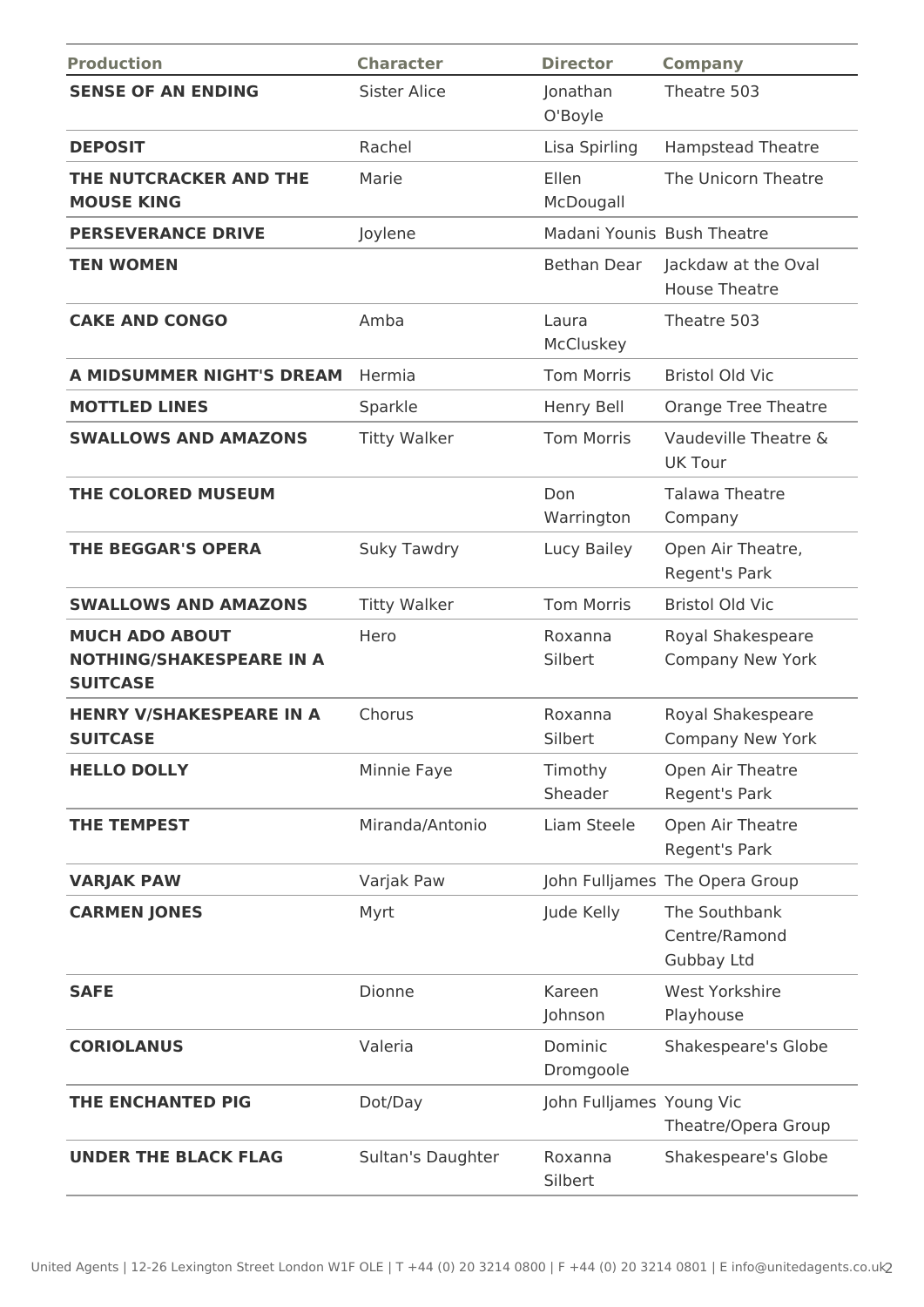| <b>Production</b>           | <b>Character</b>       | <b>Director</b>          | <b>Company</b>                        |
|-----------------------------|------------------------|--------------------------|---------------------------------------|
| <b>CORAM BOY</b>            | Toby                   | Melly Still              | <b>Royal National Theatre</b>         |
| <b>ONCE IN A LIFETIME</b>   | Coatcheck Girl         | <b>Edward Hall</b>       | <b>Royal National Theatre</b>         |
| <b>AIN'T MISBEHAVIN'</b>    | <b>Baby Robinson</b>   | Phillip Wilson           | Sheffield Crucible<br>Theatre         |
| <b>JUST SO</b>              | Zebra                  | Anthony<br><b>Drewe</b>  | Chichester Festival<br>Theatre        |
| A MIDSUMMER NIGHT'S DREAM   | Hermia                 | Gale Edwards             | <b>Chichester Festival</b><br>Theatre |
| <b>SKELLIG</b>              | Mina                   | <b>Trevor Nunn</b>       | Young Vic Theatre                     |
| <b>ANYTHING GOES</b>        | Maybelline             | <b>Trevor Nunn</b>       | <b>Royal National Theatre</b>         |
| <b>BINTOU</b>               | <b>Bintou</b>          | Sacha Wares              | Arcola Theatre                        |
| <b>LOVE'S LABOUR'S LOST</b> | Moth                   | <b>Trevor Nunn</b>       | <b>Royal National Theatre</b>         |
| <b>THE SINGING GROUP</b>    | Felicity               | John Burgess             | Chelsea Theatre                       |
| <b>CLOSER TO HEAVEN</b>     | Ensemble/US Shell      | Gemma<br><b>Bodinetz</b> | Really Useful Group                   |
| <b>INTO THE WOODS</b>       | Little Red Riding Hood | Mark<br>Pattenden        | <b>NYMT</b>                           |

# Television

| <b>Production</b>                        | <b>Character</b>                                  | <b>Director</b>        | <b>Company</b>          |
|------------------------------------------|---------------------------------------------------|------------------------|-------------------------|
| <b>OBSESSION: DARK</b><br><b>DESIRES</b> | Jeneane                                           | Jonathan<br>Davenport  | October Films           |
| <b>SILENT WITNESS</b>                    | <b>Ruth Gardiner</b>                              | Sue Tully              | <b>BBC</b>              |
| <b>CAPTAIN MACK</b>                      | Yolanda Yummy/Wendy<br><b>Whizz/Rosie Raucous</b> | Michael Kerrigan       | Kickback<br>Productions |
| <b>CASUALTY</b>                          | Mona                                              | Paul Walker            | <b>BBC</b>              |
| <b>LITTLE BRITAIN</b>                    | Rochelle - Vicky Pollard's Gang                   |                        | <b>BBC</b>              |
| <b>DOCTORS</b>                           | Echo Doyle                                        | <b>Topher Campbell</b> | <b>BBC</b>              |

### Film

| <b>Production</b>   | <b>Character</b> | <b>Director</b> | <b>Company</b>                          |
|---------------------|------------------|-----------------|-----------------------------------------|
| <b>MACBETH</b>      | Lady Macbeth     | Kit Monkman     | <b>Green Screen Productions</b>         |
| <b>RABBIT FEVER</b> | City Girl        | lan Denyer      | Caught In The Headlights<br>Productions |
| <b>THE BEST MAN</b> | The Bride        | Stefan Schwartz | <b>Working Title Films</b>              |
| <b>CALCIUM KID</b>  | Pregant Lady     | Stephen Rakoff  | <b>Working Title 2</b>                  |